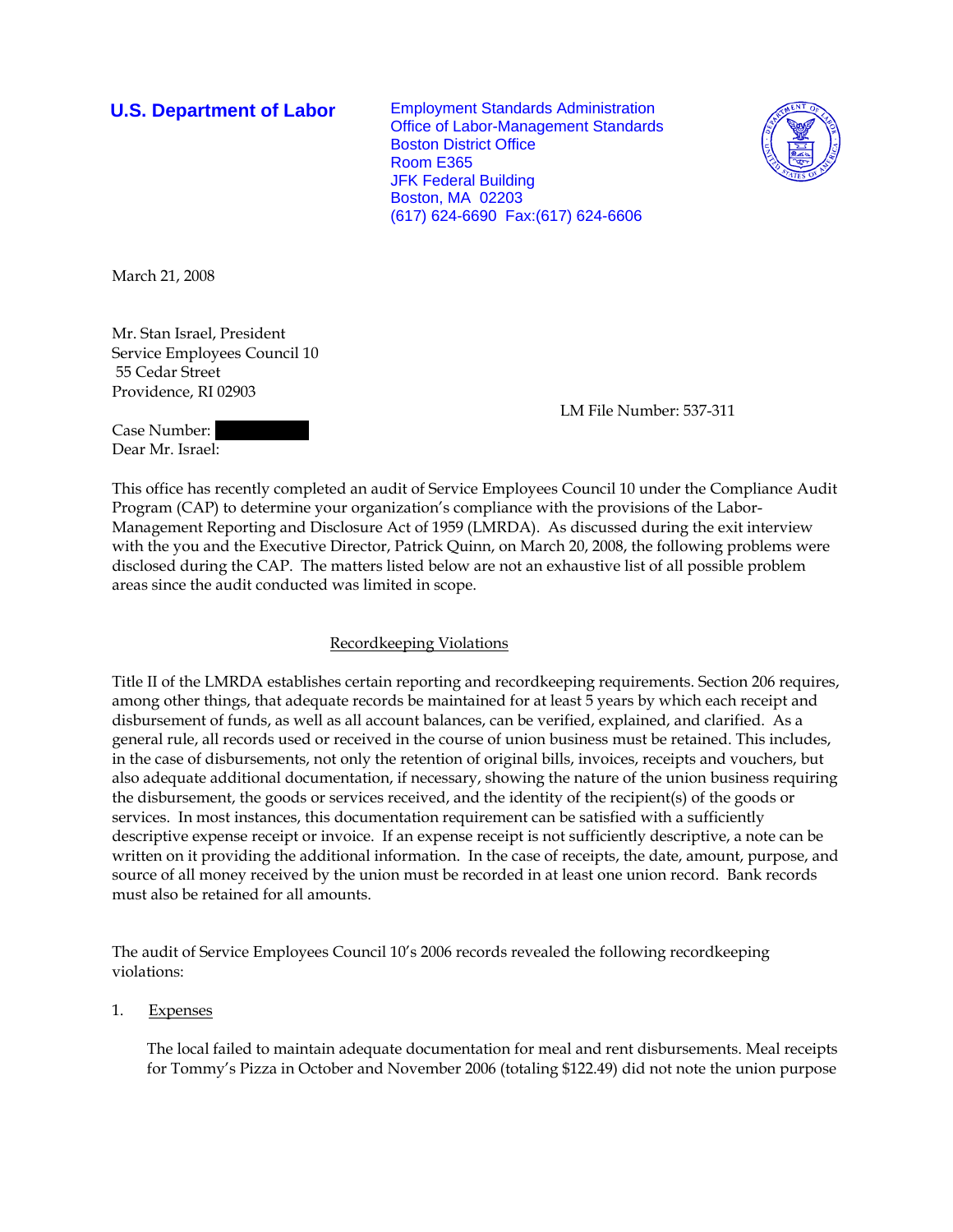Mr. Stan Israel March 21, 2008 Page 2 of 4

for the meals. The names of the individuals partaking of the meals were not noted on the receipts. The date, amount, and business purpose of every expense must be recorded on at least one union record. In addition, the names of individuals present for meal expenses and the locations (names of restaurants) where meal expenses were incurred must be recorded.

The Council failed to get and retain receipts for rent paid to SEIU Local 615 for the lease of office space for Council 10's executive director. The Council agreed to document fully all meal receipts and get receipts from Local 615 for rent payments.

## 2. Receipts

Council 10 failed to accurately identify the source and amount of each individual receipt of money. The receipts spread sheet noted per capita payments from the seven member locals and the monthly subsidy from SEIU. Receipts from T-Shirt sales and an SEIU grant were either not identified or identified incorrectly. (For example, the spread sheet had a hand written notation listing the SEIU grant as \$48,007. The grant check was actually \$46,080). In addition, the total for some of the locals per capita payments did not add up to the sum of the individual line items. (For example, the spread sheet column total for Local 580 was \$8,784.97, but the sum of the monthly per capita checks listed was actually \$8,204.97).

Union receipts records must include an adequate identification of each receipt of money. The records should show the exact date the money was received, the identity of the source of the money, and the individual amount received from each source. Failure to record the date money was received could result in the union reporting some receipts for a different year than when it actually received them.

As agreed, provided that Council 10 maintains adequate documentation as discussed above in the future, no additional enforcement action will be taken regarding the violations.

# Reporting Violations

The CAP disclosed a violation of LMRDA Section 201(b) which requires labor organizations to file annual financial reports accurately disclosing their financial condition and operations. The Labor Organization Annual Report Form LM-3 filed by Service Employees Council 10 for fiscal year 12-31-2006 was deficient in the following areas:

### 1. LM-3 Item 29 A and B (Fixed Assets) and Item 52 (Purchase of Investments and Fixed Assets)

Council 10 failed to report the value of fixed assets at the start and end of the reporting period and the purchase of a fixed asset. During the audit opening interview, the Council president and executive director stated that the Council had a desk top computer, desk, and file cabinet. The audit revealed that during 2006, the executive director purchased a desk chair (value \$37.45). The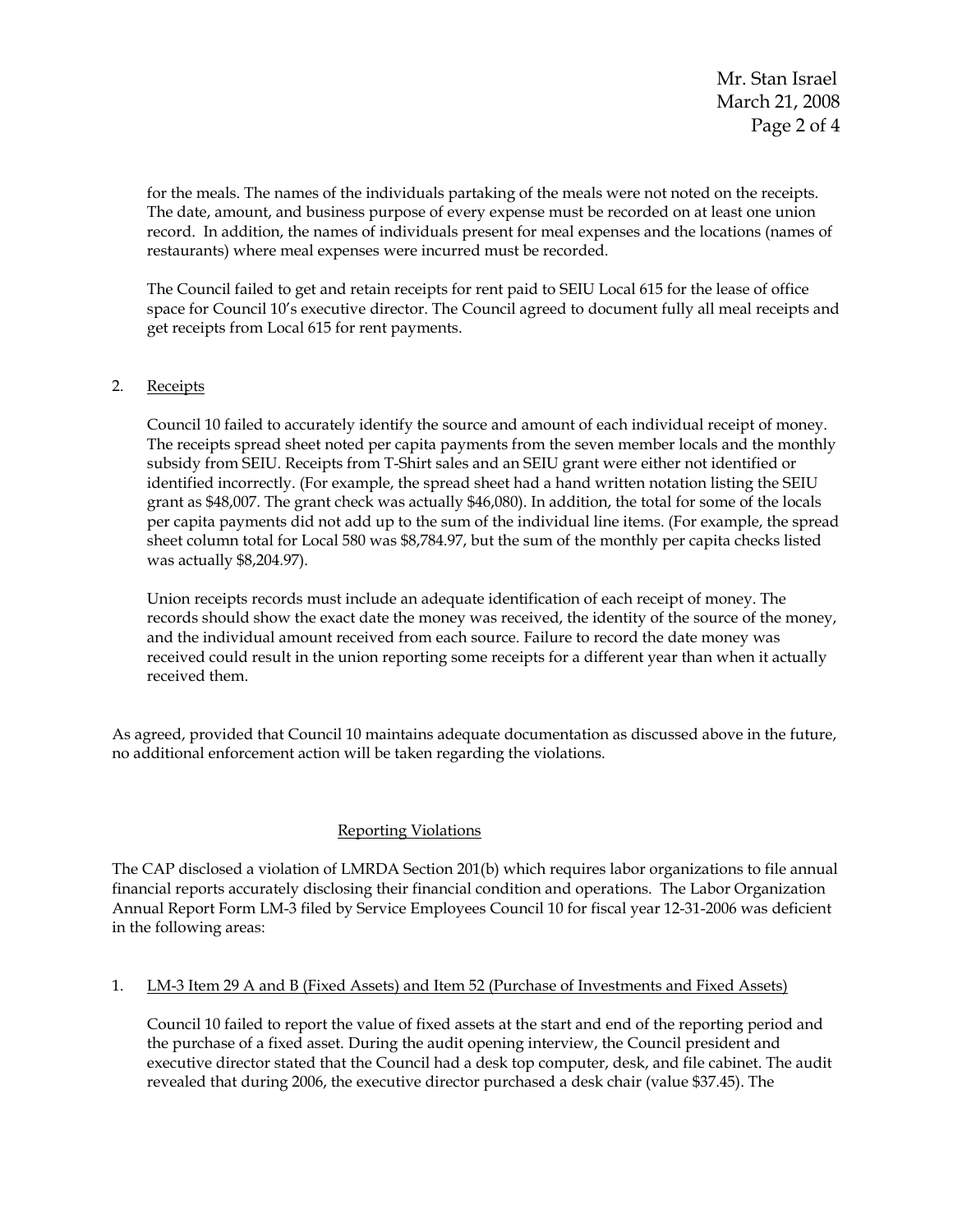Mr. Stan Israel March 21, 2008 Page 3 of 4

purchase price of the desk chair should have been reported in Item 52 (Purchase of Investments and Fixed Assets) and added to the fixed assets value at the end of the reporting period.

## 2. LM-3 Item 46 (To Employees)

Council 10 failed to report salary and allowances paid to the executive director, and lost time wages paid to member locals on behalf of union members, in Item 46 (To Employees). These payments totalling approximately \$131,774 appear to have been erroneously reported in Item 54 (Other Disbursements).

## 3. LM-3 Item 49 (Professional Fees)

Council 10 did not accurately report its professional fees. The Council actually had no disbursements for professional fees in 2006. The \$845 reported for 2006 was paid in September 2005. The check was cashed by the accounting firm in March 2006.

## 4. LM-3 Item 43 (Other Receipts)

Council 10 inaccurately reported other receipts (SEIU grant, monthly subsidy, T-shirt sales) as \$98,007. The SEIU grant, monthly subsidy, and T-shirt sales receipts actually totaled \$96,157.

## 5. LM-3 Item 13 (Acquire/Dispose of Property)

 Item 13 (During the reporting period did your organization acquire or dispose of any assets in any manner other than by purchase or sale?) should have been answered, "Yes," because the Council gave away T-Shirts totaling \$1,815.33 during the year. The union must identify the type and value of any property received or given away in the additional information section of the LM report along with the identity of the recipient(s) or donor(s) of such property. The union does not have to itemize every recipient of such giveaways by name. The union can describe the recipients by broad categories if appropriate such as "members" or "new retirees."

 Service Employees Council 10 must file an amended Form LM-3 for fiscal year ending December 31, 2006 to correct the deficient items discussed above. I provided the Council's officers a blank form and instruction guide during the exit interview. The amended LM-3 should be submitted to this office at the above address as soon as possible, but not later than April 18, 2008. Before filing, review the report thoroughly to be sure it is complete, accurate, and signed properly with original signatures.